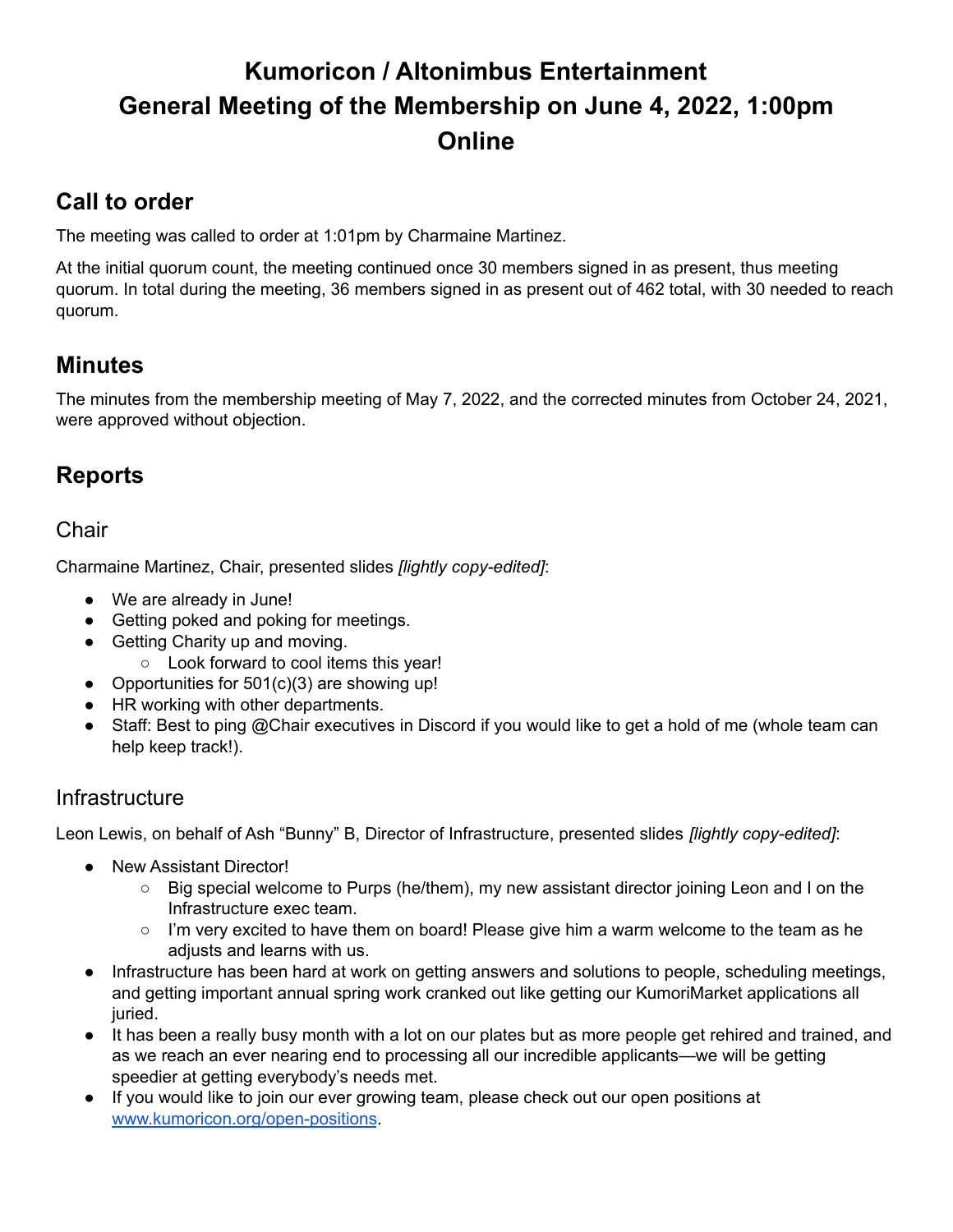### Membership

Charly Youravish, Director of Membership, presented slides *[lightly copy-edited]*:

- What has Membership been up to?
	- Answering email
	- Planning
	- Training
	- Some hiring
- 2022 numbers so far:
	- Pre-registrations: 2,474
	- VIP: 58 (remaining: 54)
	- Staff: 170
- We need staff!
	- Kumori Staff Station (Con Suite)
	- Cosplay Repair
	- Registration Hall
	- Registration Software Development
	- Accessibility

### **Operations**

Jeremy Burke, on behalf of Yaz W, Director of Operations, presented slides *[lightly copy-edited]*:

- You'll be super effective as part of the Operations team!
	- We work behind the scenes, helping everything go smoothly.
	- We always need more feet on the ground.
	- Our main divisions in Operations are Yojimbo (general), Hitsujikai (line management), Peace-Bonding, Dispatch, and Office.
	- For those interested in a remote option, Dispatch may be a good fit.
	- $\circ$  To get in touch with questions or to sign up, email us at [operations@kumoricon.org](mailto:operations@kumoricon.org).
- Staying healthy in 2022 (the COVID slide):
	- Full details will always be shared via official website posts.
	- Expect similar health and safety policies to Kumoricon 2021.
	- We've had a lot of great feedback, and we're working to fold it all in.
	- Our #1 goal will always be a safe, healthy, and fun con for everyone.
	- Stay well out there, Kumo fam ♥

## Programming

Steven Garcia, Director of Programming, presented slides *[lightly copy-edited]*:

- What has Programming been up to?
	- AMV Contest open.
	- Fan Fiction Contest open.
	- More contests are in the works.
	- Hiring staff—many areas are still looking for plenty of staff.
		- We are still looking for more staff in most areas.

## **Publicity**

Panda, Director of Publicity, presented slides *[lightly copy-edited]*:

● Announcements are coming out as we are able to get to them.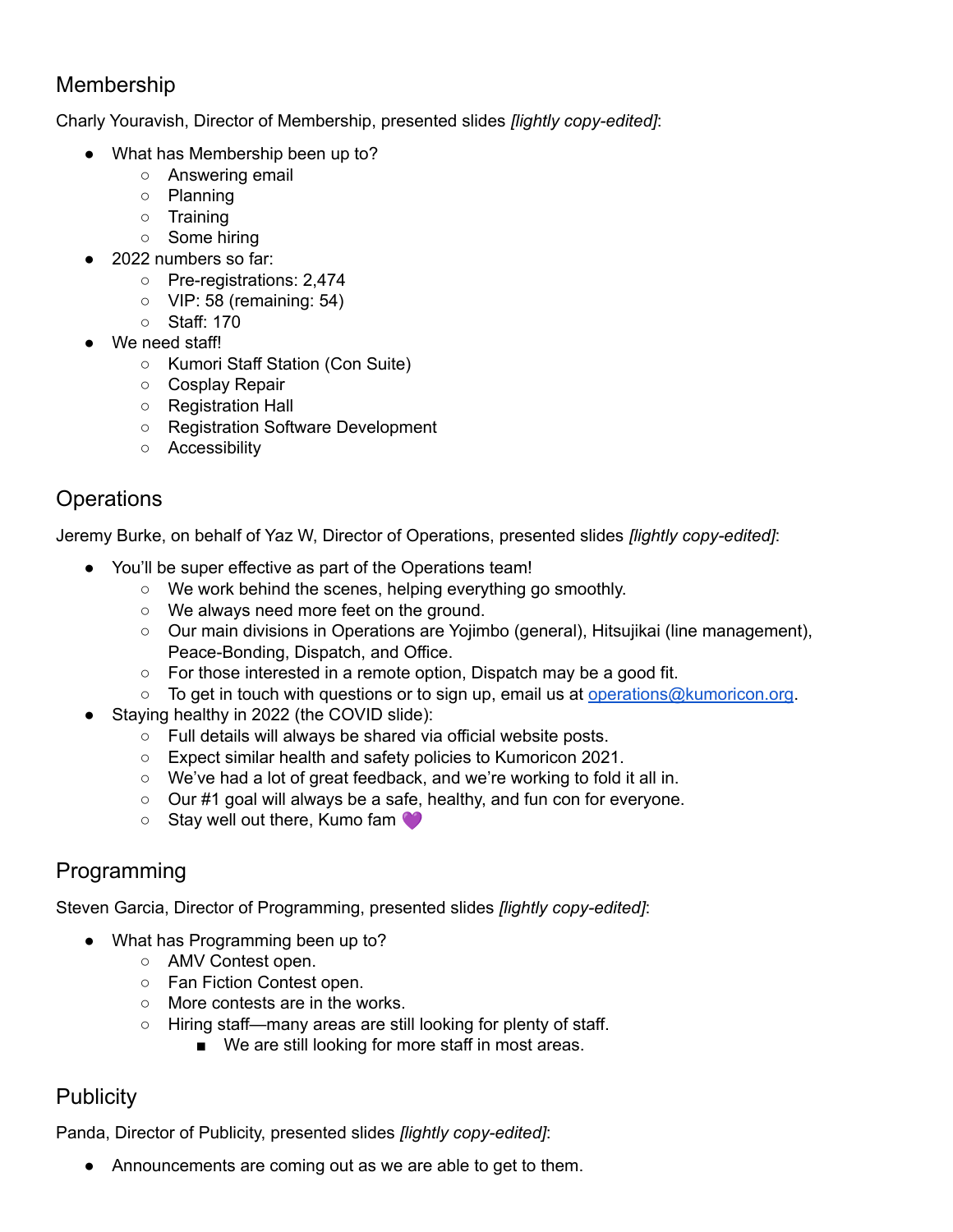- Mascot Contest is open.
- Press apps opening soon.
- Our design team is amazing!
- Dealing with merchandise issues due to various lockdown restrictions. Trying to work around them so we can have a bunch of new merchandise this year!
- Staff positions needing filled:
	- Website Development Staff
	- Copy Editors
	- Twitch Moderation Coordinator
	- Twitch Moderation Staff
	- Plot Bunnies
	- Photographers
	- Videographers
	- Public Discord Coordinator
	- Public Discord Staff
	- Multimedia Office Coordinator
	- Press Office Staff
	- Publicity Office Staff
	- Merchandise Staff

#### Relations

Heather Holland, on behalf of Amber Feldman, Director of Relations, presented slides *[lightly copy-edited]*:

- Behind-the-scenes things are happening!
- Keep an eye out for more guest announcements soon!
- Industry applications are **open**!

Heather also reported:

- We're looking for more staff.
	- Guest Drivers and Gophers in particular.

### **Secretary**

Tanis Nikana, on behalf of Tracy Creel, Secretary, presented slides *[lightly copy-edited]*:

● Working on updating our bylaws and other back end documents.

#### **Treasurer**

Matt Rushford, Treasurer, presented slides *[lightly copy-edited]*: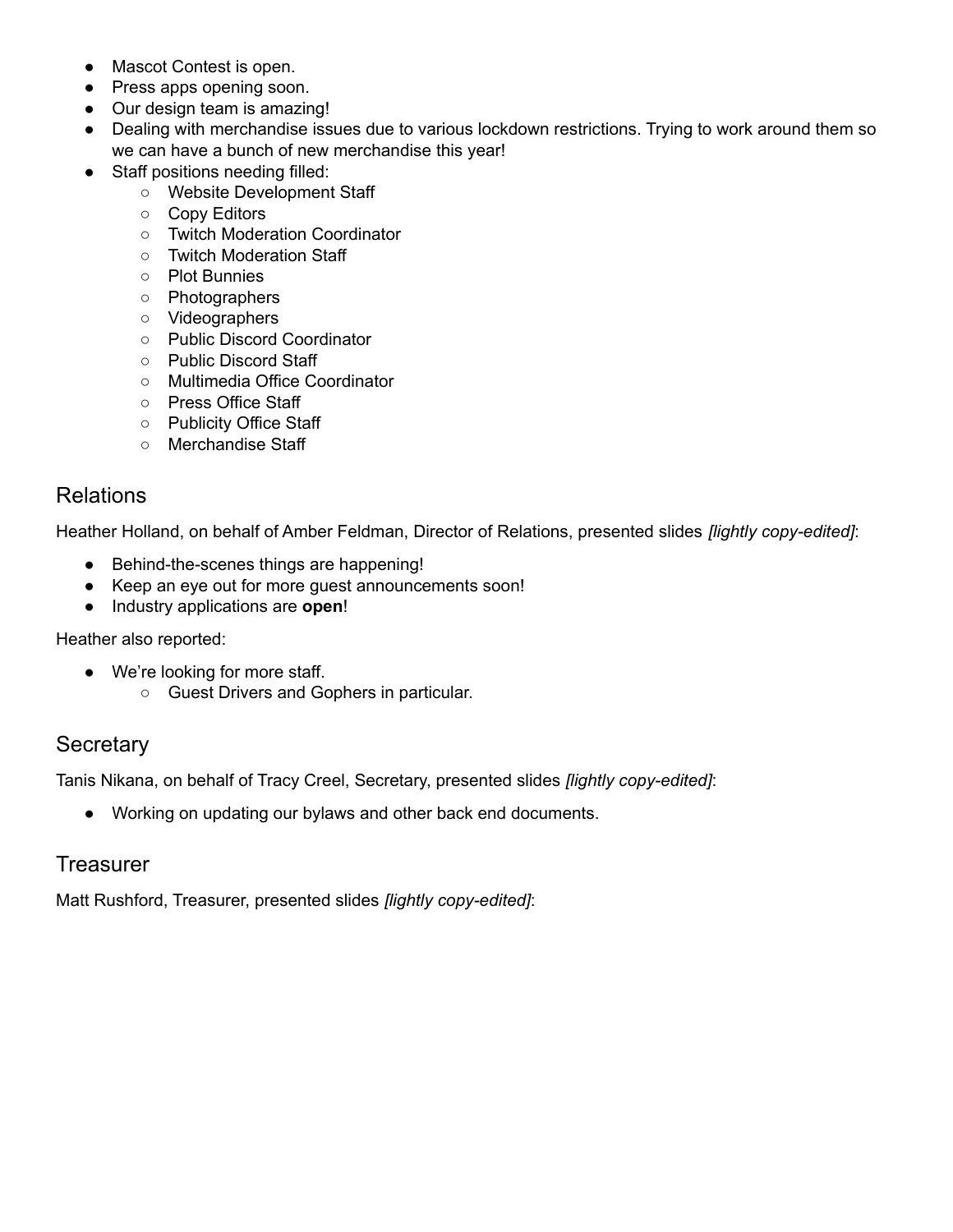

### **Outreach**

Brian Mathews, Outreach Committee Chair, presented slides *[lightly copy-edited]*:

- We're going to be at Portland Pride! June 18–19!
- Next up: Fuji to Hood beer event! July 16, 12pm–7pm.
- Resin Rose BJD Expo: August 12–14.
- Rose City Comic Con: September 9–11.

## **Unfinished Business**

There was no unfinished business.

## **New Business**

There was no new business.

## **Good of the Order**

- Workgroup for recruiting staff for Kumoricon!
	- **○ Form is live!**
	- Have to be current Kumoricon staff.
	- Best if you have Discord.
	- Focusing on schools: High schools, colleges, universities.
	- Best to network with clubs, groups, and school staff if you already have those connections!
	- <https://www.kumoricon.org/school-recruiting-workgroup-interest>
- Anime Movie Minute
	- What the frick there's actually anime in theaters right now?
	- Heather's not just gonna spend 10 minutes talking about Netflix?
	- Don't worry, I'll get to Netflix too.
	- The Deer King: July 13–15 via AMC
	- Revue Starlight: The Movie: June 5–6 via Regal
	- Macross Frontier
		- The False Songstress: June 16 via Fathom Events
		- The Wings of Farewell: June 30 via Fathom Events
		- Being a heathen who has never seen any Macross, I speak here only from Google knowledge.
		- The first movie—the False Songstress—is a sort of 'directors cut' of the first 13 episodes of the Macross Frontier series. Then it goes HAHAHAHA we used old footage so you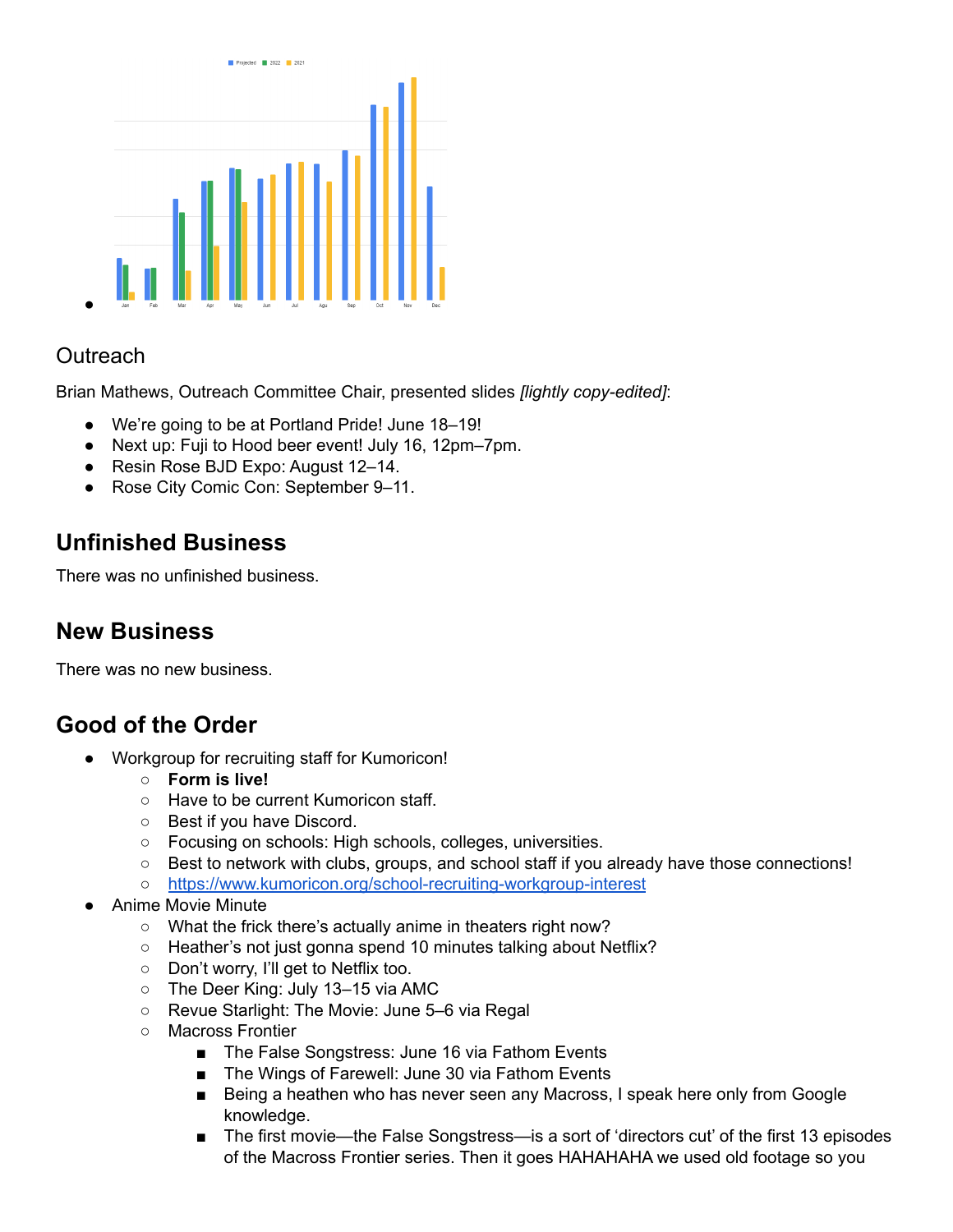thought this was all going to be the same but JOKE'S ON YOU we made a new plot from the same beginning a la Evangelion movies! And thus the second movie is new territory. Anyways, this means that you can watch these movies even if you haven't seen the series.

- Shaman King—already on and now it's the whole series.
- Spriggan—June 18
- Geeked Week—Netflix unveils full movie and TV lineup for Geeked Week 2022—what's on Netflix (whats-on-netflix.com)
- Also Star Wars Visions season 2 announced for next spring.
- Hulu:
	- Owl House, season 2—June 29—5 new episodes
	- Ms. Marvel—June 8 start
	- Obi-Wan Kenobi continues to release.
	- Promare
	- Orient, season 2
	- Shadow House, season 2
	- Phantom of the Idol
	- Bastard
	- Parallel World Pharmacy
	- Mirage Queen Aime Cirque
	- Overlord, season 3
	- RWBY: Ice Queendom
	- Made in Abyss
	- The Yakuza's Guide to Babysitting
	- Love Live! Superstar!!, season 2
	- Tokyo Mew Mew New
	- Rent-a-Girlfriend, season 2
	- Is It Wrong to Try to Pick Up Girls in a Dungeon?, season 4
	- Devil is a Part-Timer, season 2
	- Love Live! Superstar!!, season 2
- Manga Minute:
	- This is significantly harder to put together and I hope y'all appreciate that.
	- Wotakoi, vol 6 (FINAL VOLUME)
	- Madoka Magica Wraith Arc, vol 3
	- Chainsaw Man, vol 11—Final volume of arc 1
	- Bakemonogatari (manga), vol 14
	- o Jujutsu Kaisen, vol 16
	- Noragami, vol 24
	- Witch Hat Atelier, vol 9 (FINALLY)
	- Yona of the Dawn, vol 36
	- Orient, vol 9
	- The Saviors Book Cafe in Another World, vol 3
	- Or as the title LITERALLY translates—I Was Summoned to Another World as a Savior, but Since I'm a Woman in My Thirties That's Unreasonable, so I Quietly Started a Book Café
	- Fire Force, vol 27
	- Rr:ZERO—The Frozen Bond, vol 1 (this is the movie guys)
	- That TIme I Got Reincarnated as a Slime, vol 19
	- Bofuri (manga), vol 4
	- Go For It Again Nakamura, vol 2
	- Black Clover, vol 29
	- Black Butler, vol 31
	- Reprints and special editions:
		- Maison Ikkoku, vol 8